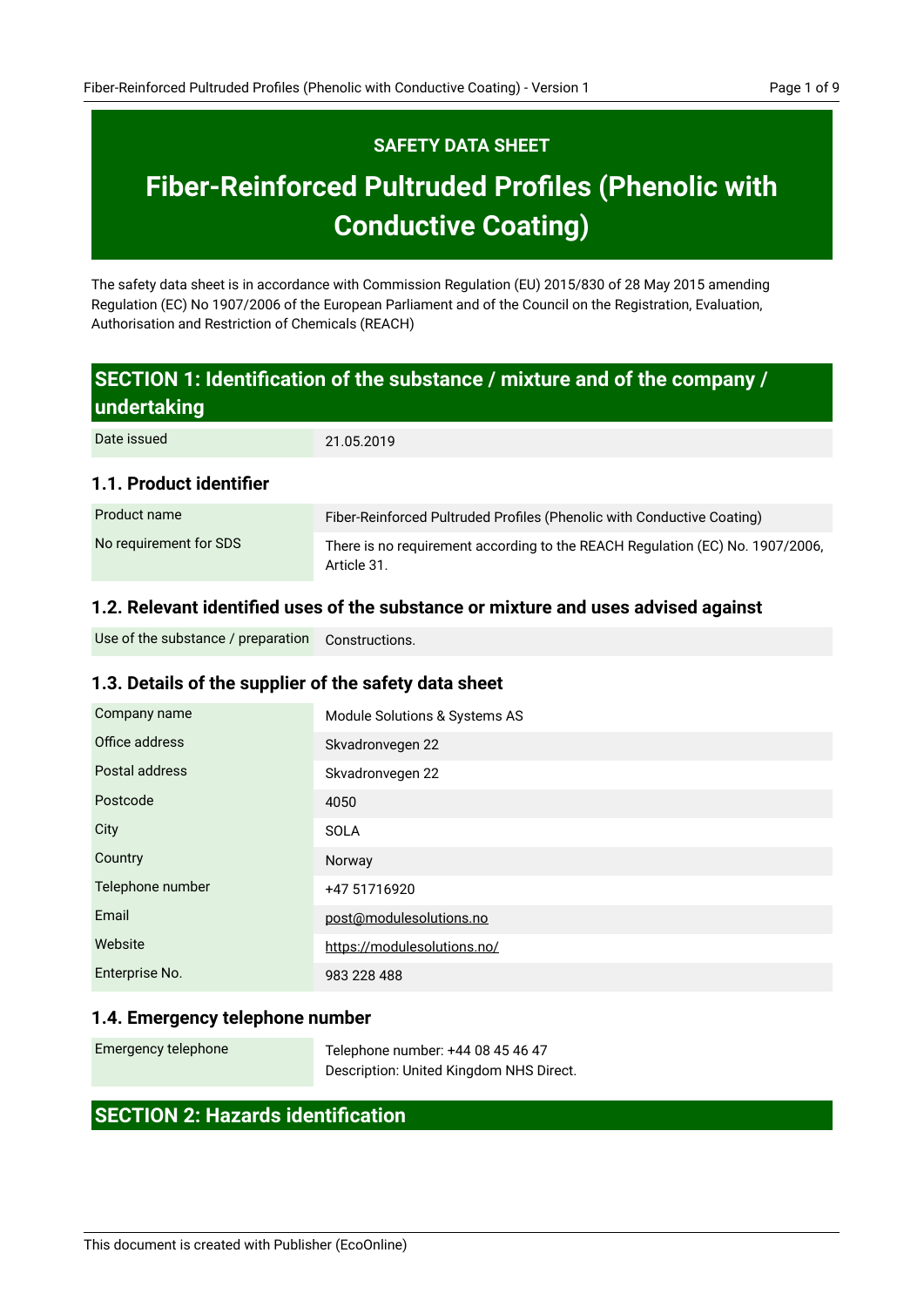## **2.1. Classification of the substance or mixture**

| Additional information on | According to REACH the product is declared as an article and is not subject |
|---------------------------|-----------------------------------------------------------------------------|
| classification            | to the provisions of classification.                                        |
| 2.2. Label elements       |                                                                             |

| Other label information (CLP) | This is an article according to REACH, and is not covered by the regulations for |  |
|-------------------------------|----------------------------------------------------------------------------------|--|
|                               | the classification and labeling of chemicals.                                    |  |

## **2.3. Other hazards**

| PBT / vPvB              | No information available.                                                                                                                                                                                                                                                                                                                                                         |
|-------------------------|-----------------------------------------------------------------------------------------------------------------------------------------------------------------------------------------------------------------------------------------------------------------------------------------------------------------------------------------------------------------------------------|
| Physicochemical effects | At use: High concentrations of dust may form explosive mixture with air.                                                                                                                                                                                                                                                                                                          |
| Health effect           | At use: Inhalation of dust may irritate the respiratory system. Frequent inhalation<br>of dust over a long period of time increases the risk of developing lung diseases.<br>Dust may give mechanical eye irritation. Dust may irritate the skin.<br>The product contains a possibly sensitizing substance which may provoke an<br>allergic reaction among sensitive individuals. |

## **SECTION 3: Composition / information on ingredients**

#### **3.2. Mixtures**

| Description of the mixture | Fiber reinforced polymer (FRP) products are composed of a mixture of resin,<br>inorganic fillers, pigments, processing additives, and fiberglass reinforcements.<br>During the manufacturing process, the mixture is cured and hardened into a solid,<br>stable material that is non-hazardous when handled properly and in accordance<br>with good industrial hygiene practices. A conductive coating is added, which also<br>hardens to a solid, stable state that is non-hazardous when handled properly and<br>in accordance with good industrial hygiene practices. |
|----------------------------|--------------------------------------------------------------------------------------------------------------------------------------------------------------------------------------------------------------------------------------------------------------------------------------------------------------------------------------------------------------------------------------------------------------------------------------------------------------------------------------------------------------------------------------------------------------------------|
|----------------------------|--------------------------------------------------------------------------------------------------------------------------------------------------------------------------------------------------------------------------------------------------------------------------------------------------------------------------------------------------------------------------------------------------------------------------------------------------------------------------------------------------------------------------------------------------------------------------|

## **SECTION 4: First aid measures**

## **4.1. Description of first aid measures**

| General      | No action is required when handling the product in the condition it is supplied.<br>The first aid measures given below are intended for exposure to dust that arises<br>from the processing of the product.<br>Emergency telephone number: see section 1.4. |
|--------------|-------------------------------------------------------------------------------------------------------------------------------------------------------------------------------------------------------------------------------------------------------------|
| Inhalation   | Fresh air and rest. Get medical attention if any discomfort continues.                                                                                                                                                                                      |
| Skin contact | Remove contaminated clothing. Wash with soap and water. Get medical attention<br>if any discomfort continues.                                                                                                                                               |
| Eye contact  | Immediately flush with plenty of water or eyewash solution for up to 10 minutes.<br>Remove contact lenses and open eyes wide apart. Get medical attention if any<br>discomfort continues.                                                                   |
| Ingestion    | Hardly relevant. Rinse mouth thoroughly. Do not induce vomiting. Get medical<br>attention.                                                                                                                                                                  |

## **4.2. Most important symptoms and effects, both acute and delayed**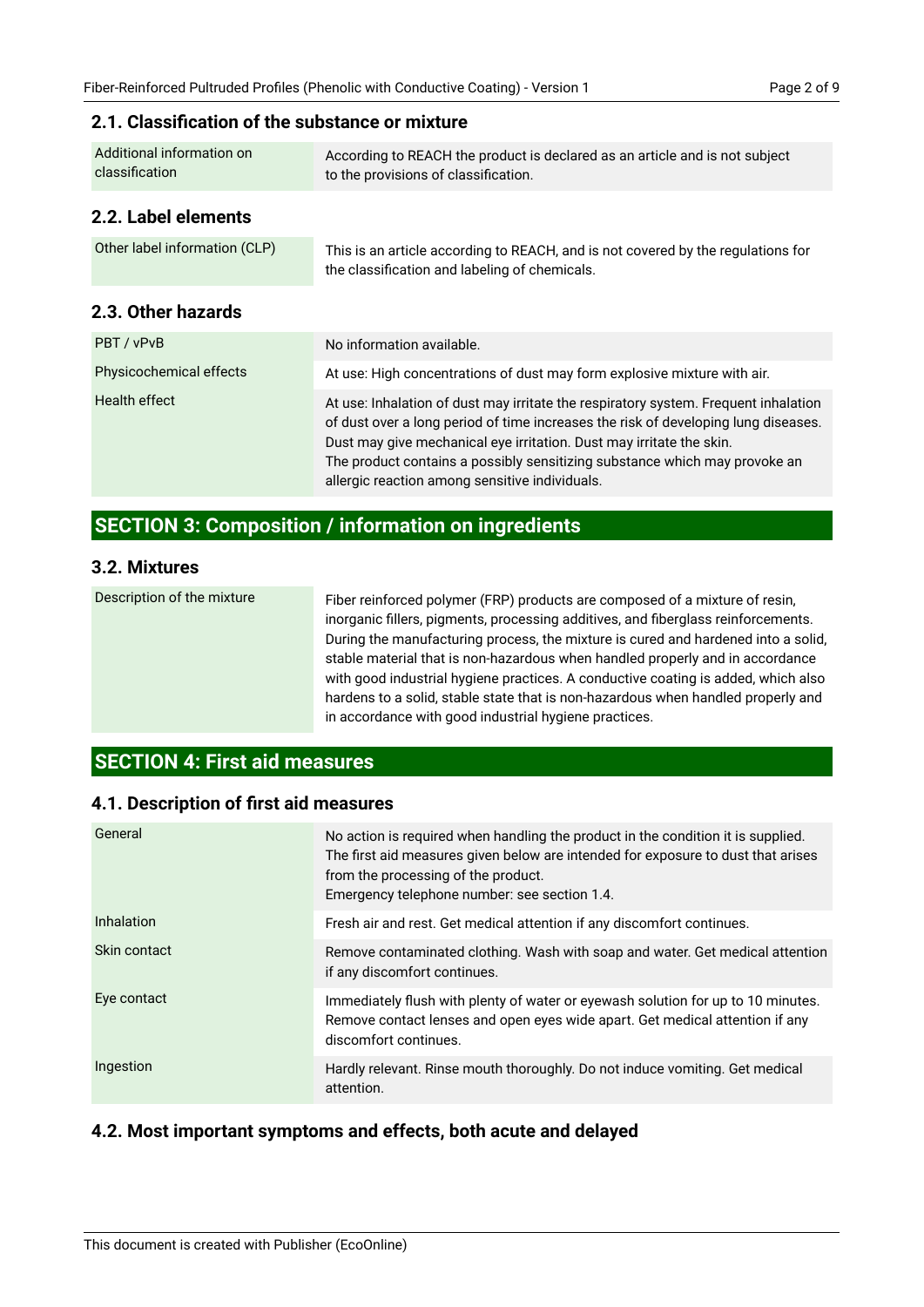| Acute symptoms and effects   | Dust may cause mechanical irritation of mucous membranes. Symptoms may<br>include coughing, sore throat, reddening, burning sensation and heavy watering<br>of the eyes Existing respiratory disorders may be aggravated, for example asthma<br>or other chronic respiratory disease.<br>Dust may cause mechanical irritation of the skin.<br>Dust may give mechanical eye irritation. |
|------------------------------|----------------------------------------------------------------------------------------------------------------------------------------------------------------------------------------------------------------------------------------------------------------------------------------------------------------------------------------------------------------------------------------|
| Delayed symptoms and effects | Repeated or prolonged inhalation of dust increases the risk of developing lung<br>diseases.                                                                                                                                                                                                                                                                                            |

#### **4.3. Indication of any immediate medical attention and special treatment needed**

| No specific information from the manufacturer. Treat symptomatically. |
|-----------------------------------------------------------------------|
|                                                                       |

## **SECTION 5: Firefighting measures**

#### **5.1. Extinguishing media**

| Suitable extinguishing media | Foam, carbon dioxide or dry powder. |
|------------------------------|-------------------------------------|
|------------------------------|-------------------------------------|

#### **5.2. Special hazards arising from the substance or mixture**

| Fire and explosion hazards    | The product is not classified as flammable.<br>High concentrations of dust may form explosive mixture with air.             |
|-------------------------------|-----------------------------------------------------------------------------------------------------------------------------|
| Hazardous combustion products | May include, but is not limited to: Carbon monoxide (CO). Carbon dioxide (CO2).<br>Toxic smoke. Irritating vapors or gases. |

#### **5.3. Advice for firefighters**

| Personal protective equipment | Use compressed air equipment when the chemical is involved in fire. In case of |
|-------------------------------|--------------------------------------------------------------------------------|
|                               | evacuation, an approved protection mask should be used. See also section 8.    |

## **SECTION 6: Accidental release measures**

#### **6.1. Personal precautions, protective equipment and emergency procedures**

| Personal protection measures | Avoid generation and spreading of dust. |
|------------------------------|-----------------------------------------|
|------------------------------|-----------------------------------------|

## **6.2. Environmental precautions**

| Environmental precautionary | The product should not be dumped in nature but collected and delivered |
|-----------------------------|------------------------------------------------------------------------|
| measures                    | according to agreement with the local authorities.                     |

#### **6.3. Methods and material for containment and cleaning up**

| Clean up | The product are collected mechanically. Dispose of in accordance with local<br>regulations for waste handling (see section 13). |
|----------|---------------------------------------------------------------------------------------------------------------------------------|
|          |                                                                                                                                 |

## **6.4. Reference to other sections**

Other instructions

See also sections 8 and 13.

## **SECTION 7: Handling and storage**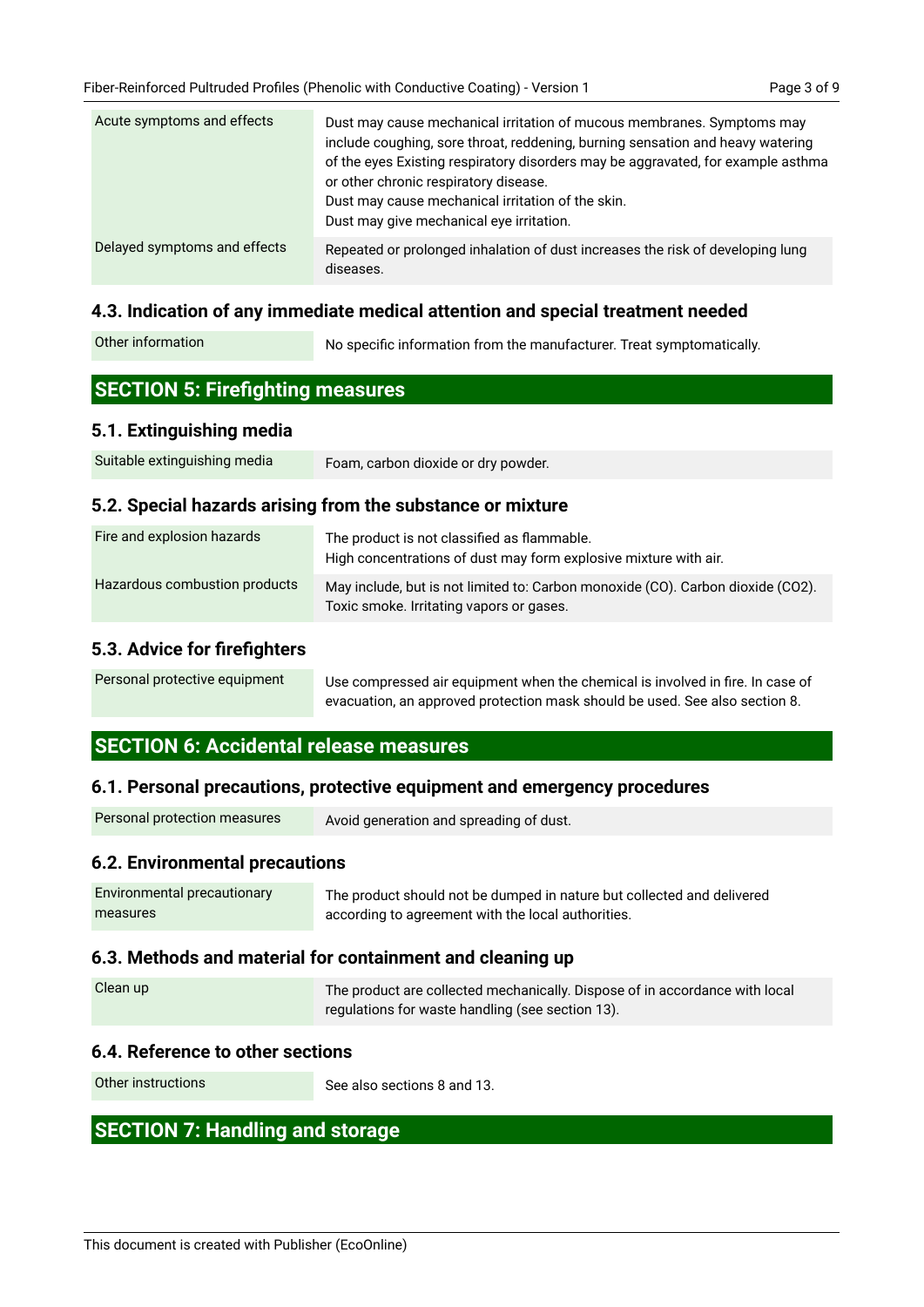#### **7.1. Precautions for safe handling**

| Handling | Provide adequate ventilation. Use protective equipment as referred to in section |
|----------|----------------------------------------------------------------------------------|
|          | 8.                                                                               |
|          | Use work methods which minimize dust production. Persons susceptible to          |
|          | allergic reactions should not handle this product. Avoid inhalation of dust and  |
|          | contact with skin and eyes.                                                      |

#### **Protective safety measures**

| Safety measures to prevent fire                                 | Use only non-sparking tools. Keep away from heat / sparks / open flames / hot<br>surfaces. $-$ No smoking.<br>High concentrations of dust may form explosive mixture with air.   |
|-----------------------------------------------------------------|----------------------------------------------------------------------------------------------------------------------------------------------------------------------------------|
| Preventitive measures to prevent<br>aerosol and dust generation | Dust can be suppressed with water.                                                                                                                                               |
| Advice on general occupational<br>hygiene                       | Do not eat, drink or smoke during work. Wash hands at the end of each work shift<br>and before eating, smoking and using the toilet. Wash contaminated clothing<br>before reuse. |

## **7.2. Conditions for safe storage, including any incompatibilities**

| Storage             | Store in a dry place.                       |
|---------------------|---------------------------------------------|
| Conditions to avoid | Keep away from heat, sparks and open flame. |

## **7.3. Specific end use(s)**

Specific use(s)

See section 1.2.

## **SECTION 8: Exposure controls / personal protection**

### **8.1. Control parameters**

| <b>Substance</b>                  | <b>Identification</b> | Value                                                                          | TWA Year |
|-----------------------------------|-----------------------|--------------------------------------------------------------------------------|----------|
| Dusts, respirable dust            |                       | TWA $(8h)$ : 4 mg/m <sup>3</sup>                                               |          |
| Dusts, total inhalable dust       |                       | TWA $(8h)$ : 10 mg/m <sup>3</sup>                                              |          |
| Other Information about threshold | Applies to dust.      |                                                                                |          |
| limit values                      | amendments.           | References (laws/regulations): EH40/2005 Workplace exposure limits, with later |          |

## **8.2. Exposure controls**

#### **Precautionary measures to prevent exposure**

| Technical measures to prevent | Provide adequate ventilation. The personal protective equipment must be                                      |
|-------------------------------|--------------------------------------------------------------------------------------------------------------|
| exposure                      | CE-marked and the latest version of the standards shall be used. The protective                              |
|                               | equipment and the specified standards recommended below are only                                             |
|                               | suggestions, and should be selected on advice from the supplier of such                                      |
|                               | equipment.                                                                                                   |
|                               | A risk assessment of the work place/work activities (the actual risk) may lead to                            |
|                               | other control measures. The protection equipment's suitability and durability will<br>depend on application. |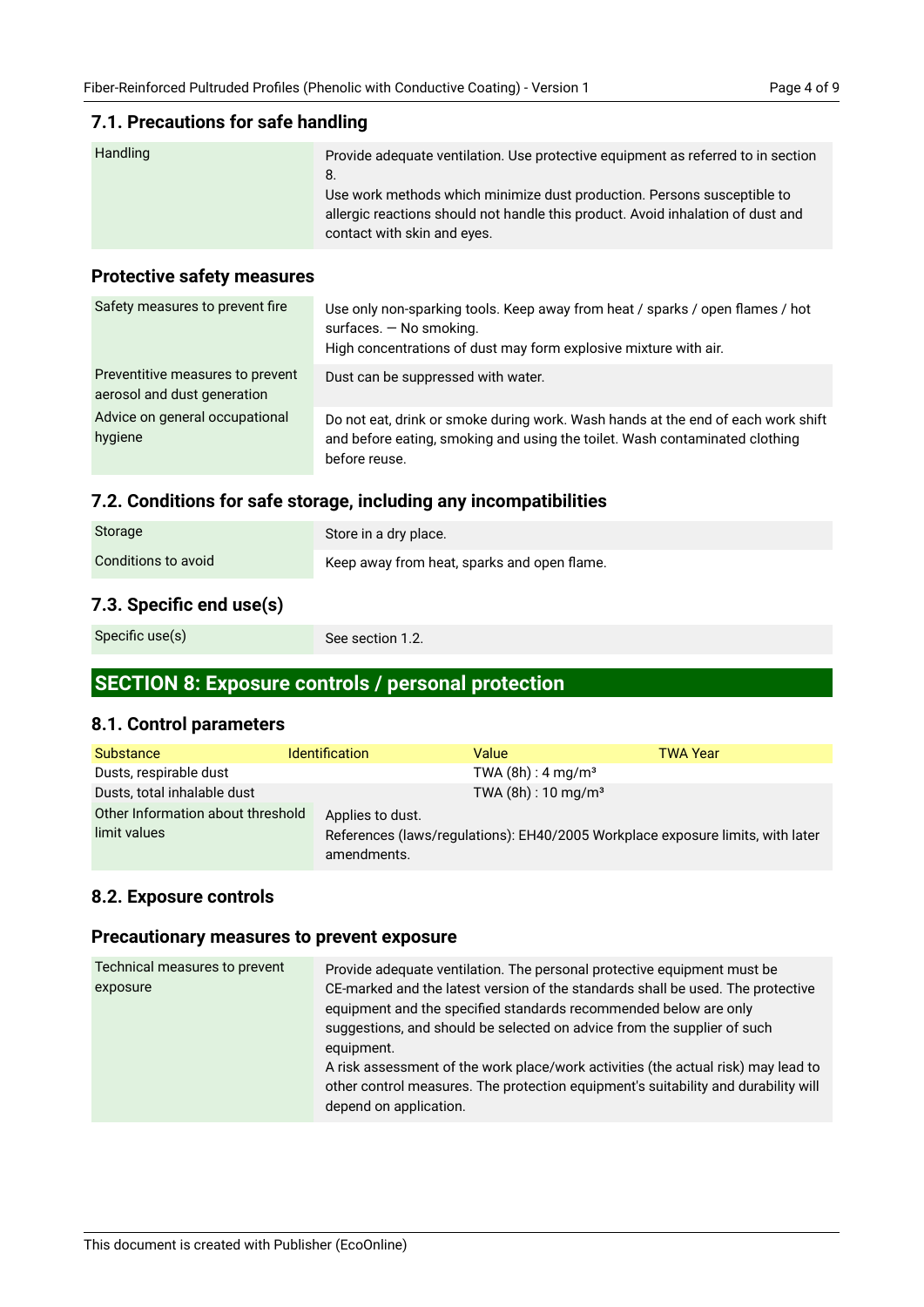**Eye / face protection**

| Page 5 of 9 |  |  |
|-------------|--|--|
|             |  |  |

| Eye protection equipment              | Description: Use tight fitting goggles if dust is generated.<br>Reference to relevant standard: EN 166 (Personal eye-protection. Specifications).                                                                                                                                                                                                            |
|---------------------------------------|--------------------------------------------------------------------------------------------------------------------------------------------------------------------------------------------------------------------------------------------------------------------------------------------------------------------------------------------------------------|
| Additional eye protection<br>measures | Eye wash facilities should be available at the work place. Either a fixed eye wash<br>facility connected to the drinking water (preferably warm water) or a portable<br>disposable unit.                                                                                                                                                                     |
| <b>Hand protection</b>                |                                                                                                                                                                                                                                                                                                                                                              |
| Suitable materials                    | Leather. Textile.                                                                                                                                                                                                                                                                                                                                            |
| Breakthrough time                     | Comments: Not relevant.                                                                                                                                                                                                                                                                                                                                      |
| Thickness of glove material           | Comments: Not specified by the manufacturer.                                                                                                                                                                                                                                                                                                                 |
| Hand protection equipment             | Description: Normally not required. Use suitable protective gloves if risk of skin<br>contact. Glove thickness must be chosen in consultation with the glove supplier.<br>The gloves abilities may vary among the different glove manufacturers.<br>Reference to relevant standard: BS-EN 420 (Protective gloves. General<br>requirements and test methods). |
| <b>Skin protection</b>                |                                                                                                                                                                                                                                                                                                                                                              |
| Recommended protective clothing       | Description: Wear appropriate protective clothing to protect against possible skin<br>contact.                                                                                                                                                                                                                                                               |
| <b>Respiratory protection</b>         |                                                                                                                                                                                                                                                                                                                                                              |
| Recommended respiratory<br>protection | Description: Use mask with filter P2 in case of dust formation.<br>Reference to relevant standard: EN 143 (Respiratory protective devices. Particle<br>filters. Requirements, testing, marking). EN 149.                                                                                                                                                     |
|                                       |                                                                                                                                                                                                                                                                                                                                                              |

## **Appropriate environmental exposure control**

Do not allow to enter into sewer, water system or soil. Environmental exposure controls

## **SECTION 9: Physical and chemical properties**

## **9.1. Information on basic physical and chemical properties**

| <b>Physical state</b>         | Solid.                                       |
|-------------------------------|----------------------------------------------|
| Colour                        | Varying.                                     |
| Odour                         | Mild. / Characteristic.                      |
| Odour limit                   | Comments: Not relevant.                      |
| pH                            | Comments: Not relevant.                      |
| Melting point / melting range | Comments: Not specified by the manufacturer. |
| Boiling point / boiling range | Comments: Not relevant.                      |
| Flash point                   | Comments: Not specified by the manufacturer. |
| <b>Evaporation rate</b>       | Comments: Not relevant.                      |
| Flammability (solid, gas)     | Not combustible.                             |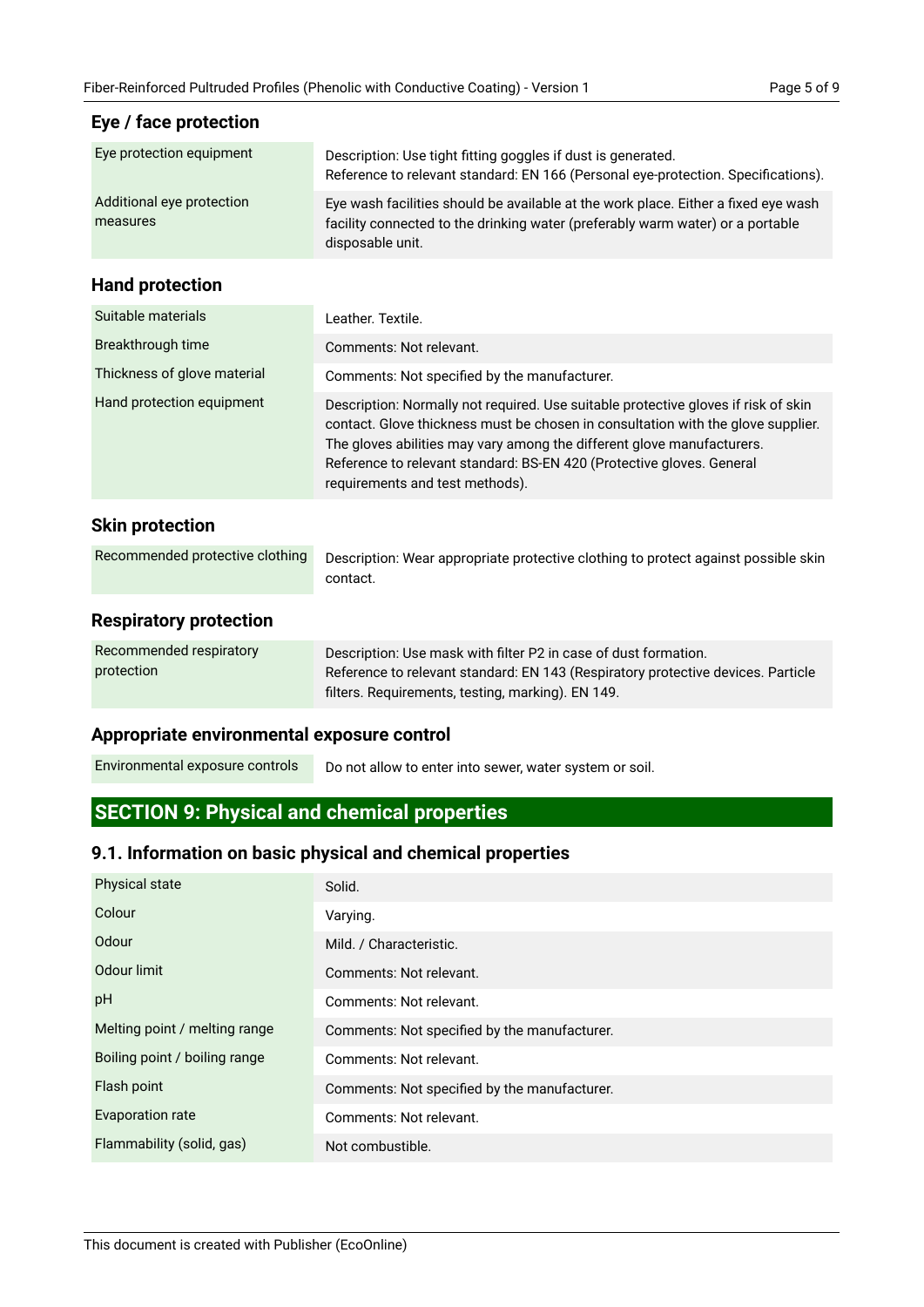| <b>Explosion limit</b>                     | Comments: Not specified by the manufacturer. |
|--------------------------------------------|----------------------------------------------|
| Vapour pressure                            | Comments: Not relevant.                      |
| Vapour density                             | Comments: Not relevant.                      |
| Relative density                           | Comments: Not specified by the manufacturer. |
| Solubility                                 | Medium: Water<br>Comments: Insoluble.        |
| Partition coefficient: n-octanol/<br>water | Comments: Not relevant for a mixture.        |
| Spontaneous combustability                 | Comments: Not specified by the manufacturer. |
| Decomposition temperature                  | Comments: Not specified by the manufacturer. |
| <b>Viscosity</b>                           | Comments: Not relevant.                      |
| <b>Explosive properties</b>                | Not specified by the manufacturer.           |
| Oxidising properties                       | Not specified by the manufacturer.           |

## **9.2. Other information**

### **Other physical and chemical properties**

| <b>Comments</b>                             | No further information is available. |
|---------------------------------------------|--------------------------------------|
|                                             |                                      |
| <b>SECTION 10: Stability and reactivity</b> |                                      |
| 10.1. Reactivity                            |                                      |

## **10.2. Chemical stability**

Reactivity

| <b>Stability</b> | Stable under normal temperature conditions and recommended use. |
|------------------|-----------------------------------------------------------------|

Not specified by the manufacturer.

## **10.3. Possibility of hazardous reactions**

#### **10.4. Conditions to avoid**

Conditions to avoid

Avoid dust close to ignition sources.

#### **10.5. Incompatible materials**

Materials to avoid

None expected.

## **10.6. Hazardous decomposition products**

| Hazardous decomposition | None under normal conditions. See also section 5.2. |
|-------------------------|-----------------------------------------------------|
| products                |                                                     |

## **SECTION 11: Toxicological information**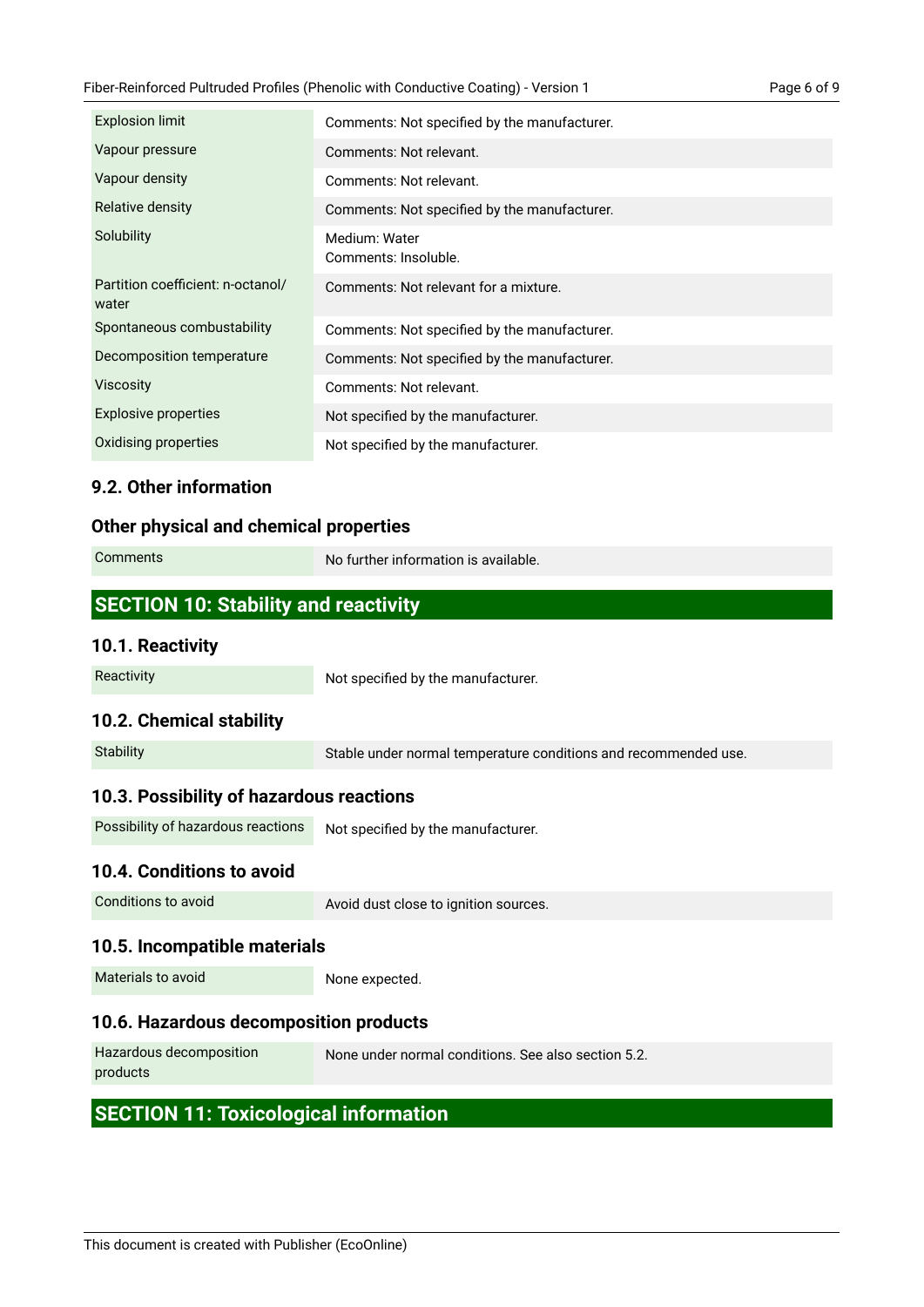## **11.1. Information on toxicological effects**

## **Other information regarding health hazards**

| Assessment of acute toxicity,     | This is an article according to REACH, and is not covered by the regulations for |
|-----------------------------------|----------------------------------------------------------------------------------|
| classification                    | the classification and labeling of chemicals.                                    |
| Assessment of skin corrosion /    | This is a product acc. REACH, and is not covered by the regulations for          |
| irritation, classification        | classification and labeling of chemicals.                                        |
| Assessment of eye damage or       | This is a product acc. REACH, and is not covered by the regulations for          |
| irritation, classification        | classification and labeling of chemicals.                                        |
| Assessment of respiratory         | This is an article according to REACH, and is not covered by the regulations for |
| sensitisation, classification     | the classification and labeling of chemicals.                                    |
| Assessment of skin sensitisation, | This is an article according to REACH, and is not covered by the regulations for |
| classification                    | the classification and labeling of chemicals.                                    |
| Assessment of germ cell           | This is an article according to REACH, and is not covered by the regulations for |
| mutagenicity, classification      | the classification and labeling of chemicals.                                    |
| Assessment of carcinogenicity,    | This is an article according to REACH, and is not covered by the regulations for |
| classification                    | the classification and labeling of chemicals.                                    |
| Assessment of reproductive        | This is an article according to REACH, and is not covered by the regulations for |
| toxicity, classification          | the classification and labeling of chemicals.                                    |
| Assessment of specific target     | This is an article according to REACH, and is not covered by the regulations for |
| organ SE, classification          | the classification and labeling of chemicals.                                    |
| Assessment of specific target     | This is an article according to REACH, and is not covered by the regulations for |
| organ toxicity RE, classification | the classification and labeling of chemicals.                                    |
| Assessment of aspiration hazard,  | This is an article according to REACH, and is not covered by the regulations for |
| classification                    | the classification and labeling of chemicals.                                    |

## **Symptoms of exposure**

| In case of ingestion    | Unlikely because of the product condition.<br>High concentration of dust may cause irritation to mucous membranes.                                                                                                                                                                    |
|-------------------------|---------------------------------------------------------------------------------------------------------------------------------------------------------------------------------------------------------------------------------------------------------------------------------------|
| In case of skin contact | Dust may irritate the skin.<br>Risk of sensitisation or allergic reactions among sensitive individuals.                                                                                                                                                                               |
| In case of inhalation   | Dust may cause mechanical irritation of mucous membranes. Symptoms may<br>include coughing, sore throat, reddening, burning sensation and heavy watering<br>of the eyes Existing respiratory disorders may be aggravated, for example asthma<br>or other chronic respiratory disease. |
| In case of eye contact  | Dust may give mechanical eye irritation.                                                                                                                                                                                                                                              |
| Other information       | Frequent inhalation of dust over a long period of time increases the risk of<br>developing lung diseases.                                                                                                                                                                             |

## **SECTION 12: Ecological information**

## **12.1. Toxicity**

Ecotoxicity

Environmental exposure to substances in this mixture is limited due to its physical form.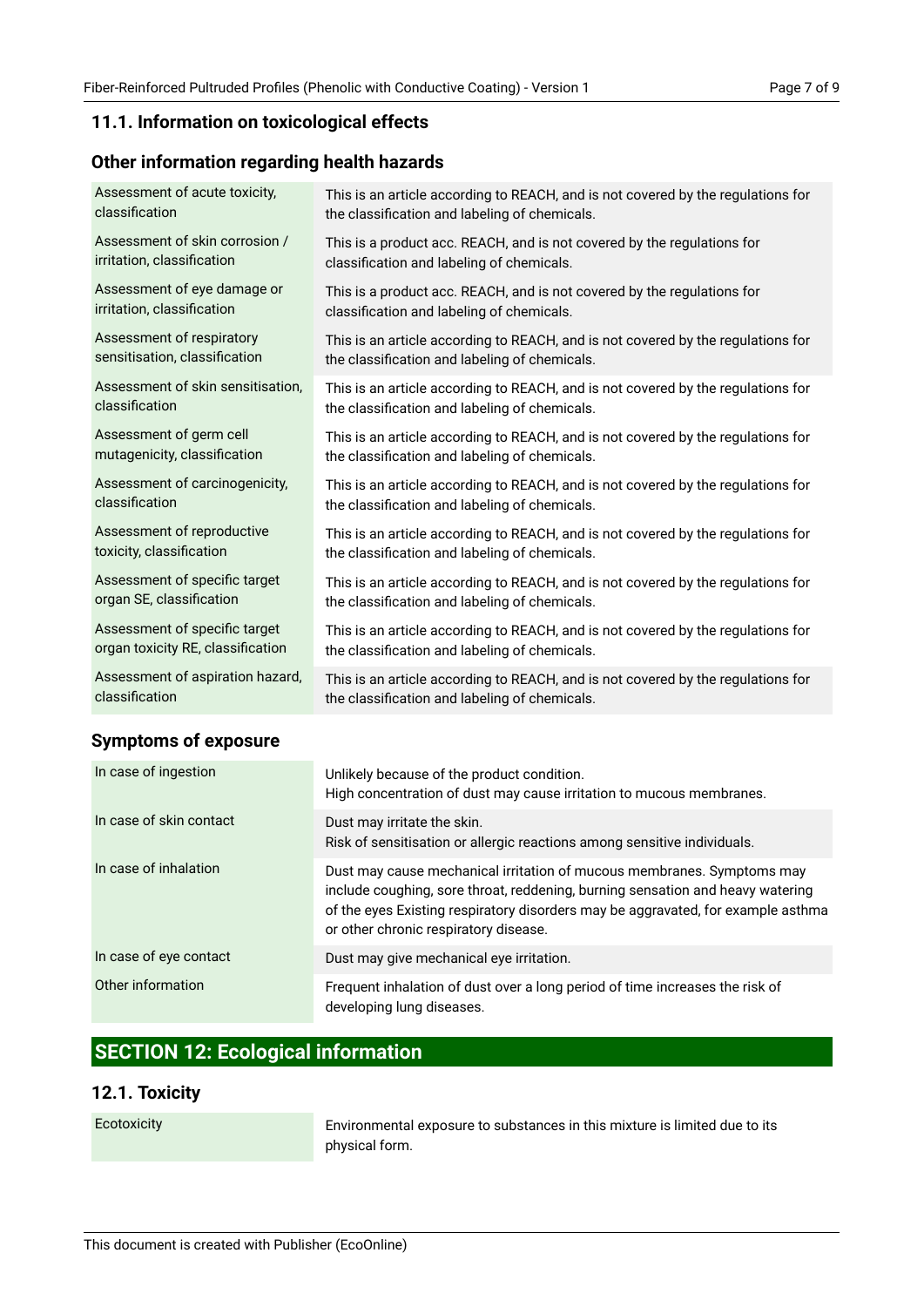#### **12.2. Persistence and degradability**

No specific information from the manufacturer. Persistence and degradability, comments

## **12.3. Bioaccumulative potential**

| Bioaccumulative potential | No specific information from the manufacturer. |
|---------------------------|------------------------------------------------|
|                           |                                                |

## **12.4. Mobility in soil**

| <b>Mobility</b> | No specific information from the manufacturer. Insoluble in water. |
|-----------------|--------------------------------------------------------------------|
|-----------------|--------------------------------------------------------------------|

#### **12.5. Results of PBT and vPvB assessment**

| <b>PBT</b> assessment results  | No specific information from the manufacturer. |
|--------------------------------|------------------------------------------------|
| <b>vPvB</b> evaluation results | No specific information from the manufacturer. |

#### **12.6. Other adverse effects**

Avoid release to the environment. Other adverse effects, comments

## **SECTION 13: Disposal considerations**

#### **13.1. Waste treatment methods**

| Specify the appropriate methods<br>of disposal | Deliver to authorised waste vendor. The waste code (EWC-Code) is intended as a<br>guide. The user must select a code if the use differs from the one mentioned<br>below. |
|------------------------------------------------|--------------------------------------------------------------------------------------------------------------------------------------------------------------------------|
| EWC waste code                                 | EWC waste code: 101103 waste glass-based fibrous materials<br>Classified as hazardous waste: No                                                                          |
| Other information                              | Avoid release to the environment.                                                                                                                                        |

## **SECTION 14: Transport information**

Dangerous goods

No

#### **14.1. UN number**

| <b>Comments</b> | Not relevant. |
|-----------------|---------------|

## **14.2. UN proper shipping name**

**Comments** 

Not relevant.

## **14.3. Transport hazard class(es)**

| Comments | Not relevant. |
|----------|---------------|
|          |               |

### **14.4. Packing group**

**Comments** 

Not relevant.